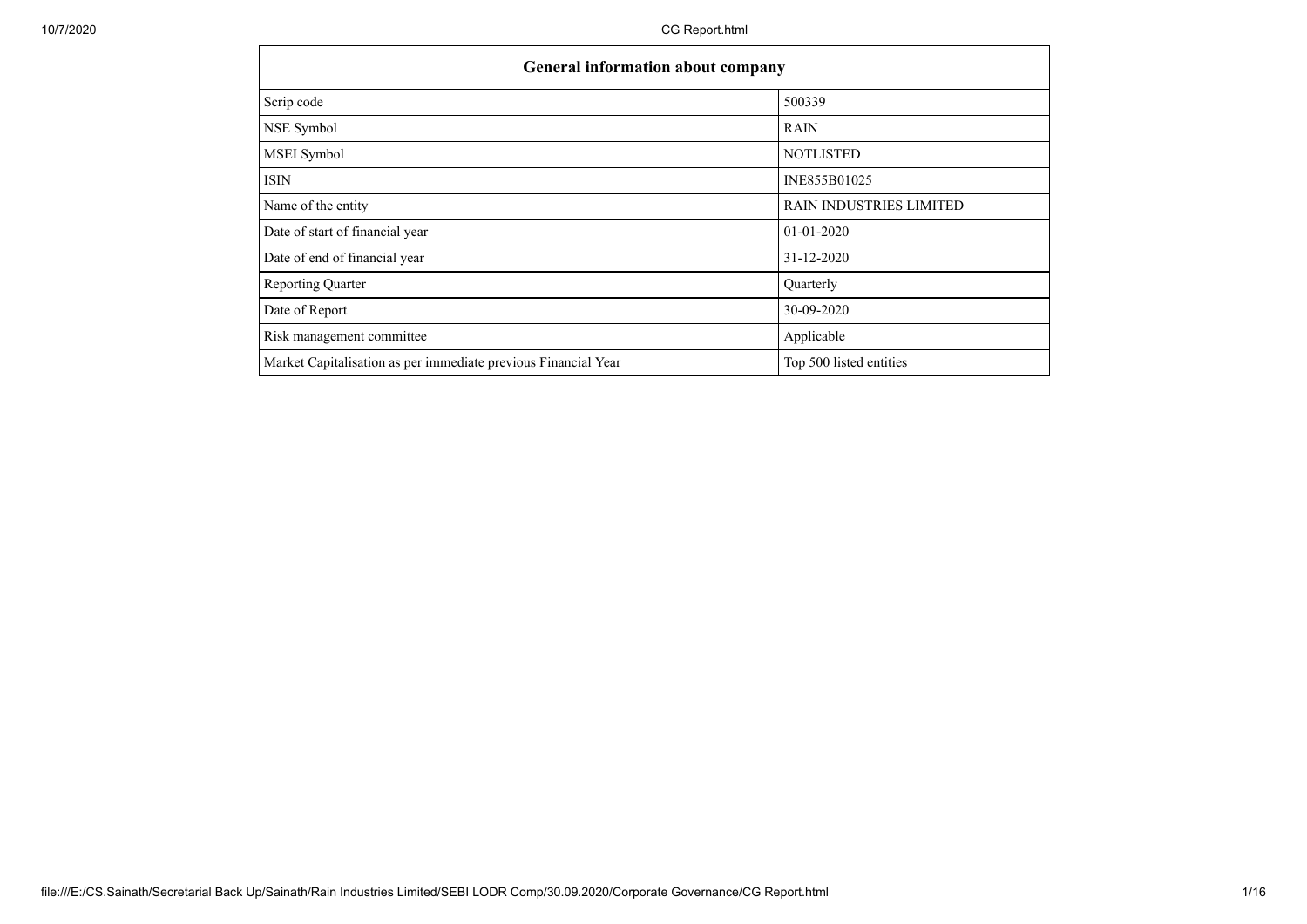|                                                                                                                                                                                                                                                                                                                                                                                                                                                         | <b>Annexure I</b>                                                    |                                 |            |          |                                                       |                   |    |                                            |                                                                                                                                                |                                                                                                                                                                      |                                                                                                                                                                          |                                                                                                                                                                                                            |                                      |                                             |   |          |   |                |  |  |
|---------------------------------------------------------------------------------------------------------------------------------------------------------------------------------------------------------------------------------------------------------------------------------------------------------------------------------------------------------------------------------------------------------------------------------------------------------|----------------------------------------------------------------------|---------------------------------|------------|----------|-------------------------------------------------------|-------------------|----|--------------------------------------------|------------------------------------------------------------------------------------------------------------------------------------------------|----------------------------------------------------------------------------------------------------------------------------------------------------------------------|--------------------------------------------------------------------------------------------------------------------------------------------------------------------------|------------------------------------------------------------------------------------------------------------------------------------------------------------------------------------------------------------|--------------------------------------|---------------------------------------------|---|----------|---|----------------|--|--|
|                                                                                                                                                                                                                                                                                                                                                                                                                                                         | Annexure I to be submitted by listed entity on quarterly basis       |                                 |            |          |                                                       |                   |    |                                            |                                                                                                                                                |                                                                                                                                                                      |                                                                                                                                                                          |                                                                                                                                                                                                            |                                      |                                             |   |          |   |                |  |  |
|                                                                                                                                                                                                                                                                                                                                                                                                                                                         | <b>I. Composition of Board of Directors</b>                          |                                 |            |          |                                                       |                   |    |                                            |                                                                                                                                                |                                                                                                                                                                      |                                                                                                                                                                          |                                                                                                                                                                                                            |                                      |                                             |   |          |   |                |  |  |
|                                                                                                                                                                                                                                                                                                                                                                                                                                                         | Disclosure of notes on composition of board of directors explanatory |                                 |            |          |                                                       |                   |    |                                            |                                                                                                                                                |                                                                                                                                                                      |                                                                                                                                                                          |                                                                                                                                                                                                            |                                      |                                             |   |          |   |                |  |  |
|                                                                                                                                                                                                                                                                                                                                                                                                                                                         | Wether the listed entity has a Regular Chairperson   Yes             |                                 |            |          |                                                       |                   |    |                                            |                                                                                                                                                |                                                                                                                                                                      |                                                                                                                                                                          |                                                                                                                                                                                                            |                                      |                                             |   |          |   |                |  |  |
|                                                                                                                                                                                                                                                                                                                                                                                                                                                         |                                                                      |                                 |            |          |                                                       |                   |    |                                            |                                                                                                                                                |                                                                                                                                                                      |                                                                                                                                                                          | Whether Chairperson is related to MD or CEO   No                                                                                                                                                           |                                      |                                             |   |          |   |                |  |  |
| Whether<br>special<br>Title<br>resolution<br>Date of<br><b>Initial Date</b><br>Category<br>Date<br>(Mr)<br>Date of Re-<br>Name of the<br>Category 2<br>passed?<br>passing<br>Date of<br>Category 1<br>PAN<br><b>DIN</b><br>of<br>Sr<br>3 of<br>of<br>of directors<br>of directors<br>[Refer Reg.<br>appointment<br>cessation<br>Director<br>special<br>Birth<br>appointment<br>directors<br>Ms)<br>$17(1A)$ of<br>resolution<br>Listing<br>Regulations] |                                                                      |                                 |            |          |                                                       |                   |    | Tenure<br>of<br>director<br>(in<br>months) | No of<br>Directorship<br>in listed<br>entities<br>including<br>this listed<br>entity (Refer<br>Regulation<br>17A of<br>Listing<br>Regulations) | No of<br>Independent<br>Directorship<br>in listed<br>entities<br>including<br>this listed<br>entity<br>(Refer<br>Regulation<br>$17A(1)$ of<br>Listing<br>Regulations | Number of<br>memberships<br>in Audit/<br>Stakeholder<br>Committee(s)<br>including this<br>listed entity<br>(Refer<br>Regulation<br>$26(1)$ of<br>Listing<br>Regulations) | No of post<br>of<br>Chairperson<br>in Audit/<br>Stakeholder<br>Committee<br>held in listed<br>entities<br>including<br>this listed<br>entity (Refer<br>Regulation<br>$26(1)$ of<br>Listing<br>Regulations) | Notes for<br>not<br>providing<br>PAN | Notes for<br>not<br>providing<br><b>DIN</b> |   |          |   |                |  |  |
|                                                                                                                                                                                                                                                                                                                                                                                                                                                         | Mr                                                                   | N.<br>Radhakrishna<br>Reddy     | AAXPN3282G | 00021052 | Executive<br>Director                                 | Not<br>Applicable | MD | $01 -$<br>$07 -$<br>1942                   | <b>NA</b>                                                                                                                                      |                                                                                                                                                                      | 02-01-1984                                                                                                                                                               | 31-03-2019                                                                                                                                                                                                 |                                      |                                             |   | $\Omega$ | 1 | $\theta$       |  |  |
| 2                                                                                                                                                                                                                                                                                                                                                                                                                                                       | Mr                                                                   | Jagan Mohan<br>Reddy<br>Nellore | ABFPN3756N | 00017633 | Non-<br>Executive -<br>Non<br>Independent<br>Director | Not<br>Applicable |    | $17-$<br>$01 -$<br>1967                    | NA                                                                                                                                             |                                                                                                                                                                      | 13-06-1997                                                                                                                                                               | 13-08-2020                                                                                                                                                                                                 |                                      |                                             |   | $\Omega$ | 3 | $\Omega$       |  |  |
| 3 <sup>1</sup>                                                                                                                                                                                                                                                                                                                                                                                                                                          | Mr                                                                   | N. Sujith<br>Kumar<br>Reddy     | AAXPN3195L | 00022383 | Non-<br>Executive -<br>Non<br>Independent<br>Director | Not<br>Applicable |    | $26 -$<br>$07 -$<br>1971                   | <b>NA</b>                                                                                                                                      |                                                                                                                                                                      | 22-03-1992                                                                                                                                                               | 13-08-2020                                                                                                                                                                                                 |                                      |                                             | 1 | $\Omega$ | 1 | $\overline{1}$ |  |  |
|                                                                                                                                                                                                                                                                                                                                                                                                                                                         | $4$ Mr                                                               | Hira Lal<br>Zutshi              | AAAPZ1797M | 00041002 | Non-<br>Executive -<br>Independent<br>Director        | Chairperson       |    | $24 -$<br>$05 -$<br>1942                   | Yes                                                                                                                                            | $21 - 12$<br>2018                                                                                                                                                    | 30-09-2014                                                                                                                                                               | 01-04-2019                                                                                                                                                                                                 |                                      | 72                                          |   |          |   | $\Omega$       |  |  |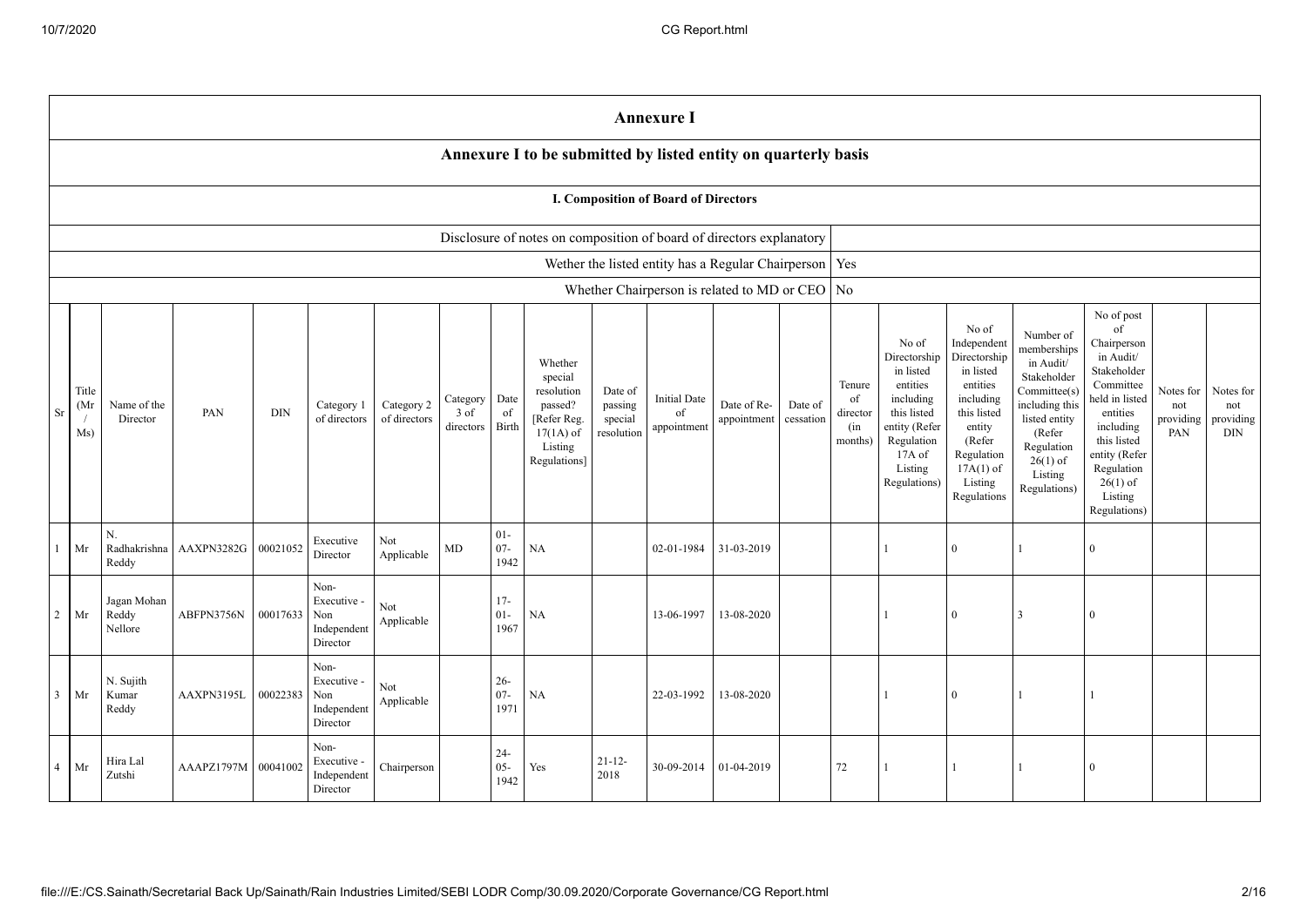| Disclosure of notes on composition of board of directors explanatory |  |  |  |
|----------------------------------------------------------------------|--|--|--|
|                                                                      |  |  |  |

|    |                                   |                                |            |            |                                                |                               |                                 |                          | Wether the listed entity has a Regular Chairperson                                                   |                                             |                                          |                            |                      |                                            |                                                                                                                                                |                                                                                                                                                                      |                                                                                                                                                                          |                                                                                                                                                                                                   |
|----|-----------------------------------|--------------------------------|------------|------------|------------------------------------------------|-------------------------------|---------------------------------|--------------------------|------------------------------------------------------------------------------------------------------|---------------------------------------------|------------------------------------------|----------------------------|----------------------|--------------------------------------------|------------------------------------------------------------------------------------------------------------------------------------------------|----------------------------------------------------------------------------------------------------------------------------------------------------------------------|--------------------------------------------------------------------------------------------------------------------------------------------------------------------------|---------------------------------------------------------------------------------------------------------------------------------------------------------------------------------------------------|
| Sr | Title<br>(Mr<br>$\sqrt{ }$<br>Ms) | Name of<br>the<br>Director     | PAN        | <b>DIN</b> | Category 1<br>of directors                     | Category 2<br>of<br>directors | Category<br>$3$ of<br>directors | Date<br>of<br>Birth      | Whether<br>special<br>resolution<br>passed?<br>[Refer Reg.<br>$17(1A)$ of<br>Listing<br>Regulations] | Date of<br>passing<br>special<br>resolution | <b>Initial Date</b><br>of<br>appointment | Date of Re-<br>appointment | Date of<br>cessation | Tenure<br>of<br>director<br>(in<br>months) | No of<br>Directorship<br>in listed<br>entities<br>including<br>this listed<br>entity (Refer<br>Regulation<br>17A of<br>Listing<br>Regulations) | No of<br>Independent<br>Directorship<br>in listed<br>entities<br>including<br>this listed<br>entity<br>(Refer<br>Regulation<br>$17A(1)$ of<br>Listing<br>Regulations | Number of<br>memberships<br>in Audit/<br>Stakeholder<br>Committee(s)<br>including this<br>listed entity<br>(Refer<br>Regulation<br>$26(1)$ of<br>Listing<br>Regulations) | No of pos<br>of<br>Chairperso<br>in Audit/<br>Stakeholde<br>Committe<br>held in liste<br>entities<br>including<br>this listed<br>entity (Ref<br>Regulation<br>$26(1)$ of<br>Listing<br>Regulation |
| 5  | Mr                                | Varun<br>Batra                 | AEZPB9157L | 00020526   | Non-<br>Executive -<br>Independent<br>Director | Not<br>Applicable             |                                 | $17-$<br>$11 -$<br>1966  | NA                                                                                                   |                                             | 28-02-2018                               |                            |                      | 31                                         |                                                                                                                                                |                                                                                                                                                                      |                                                                                                                                                                          | $\theta$                                                                                                                                                                                          |
| 6  | Mr                                | Brian Jude<br>McNamara         | FPGPM2334F | 08339667   | Non-<br>Executive -<br>Independent<br>Director | Not<br>Applicable             |                                 | $21 -$<br>$08 -$<br>1962 | NA                                                                                                   |                                             | 28-02-2019                               |                            |                      | 19                                         |                                                                                                                                                |                                                                                                                                                                      |                                                                                                                                                                          | $\theta$                                                                                                                                                                                          |
|    | $7$ Ms                            | Radhika<br>Vijay<br>Haribhakti | AAAPH8250M | 02409519   | Non-<br>Executive -<br>Independent<br>Director | Not<br>Applicable             |                                 | $20 -$<br>$12 -$<br>1957 | NA                                                                                                   |                                             | 06-11-2014                               | 11-06-2018                 |                      | 70                                         |                                                                                                                                                | $\overline{4}$                                                                                                                                                       | 5                                                                                                                                                                        |                                                                                                                                                                                                   |
| 8  | Ms                                | Nirmala<br>Reddy               | ACHPR8843D | 01673128   | Non-<br>Executive -<br>Independent<br>Director | Not<br>Applicable             |                                 | $27 -$<br>$03 -$<br>1947 | NA                                                                                                   |                                             | 30-09-2016                               | 30-09-2019                 |                      | 48                                         |                                                                                                                                                |                                                                                                                                                                      | 4                                                                                                                                                                        |                                                                                                                                                                                                   |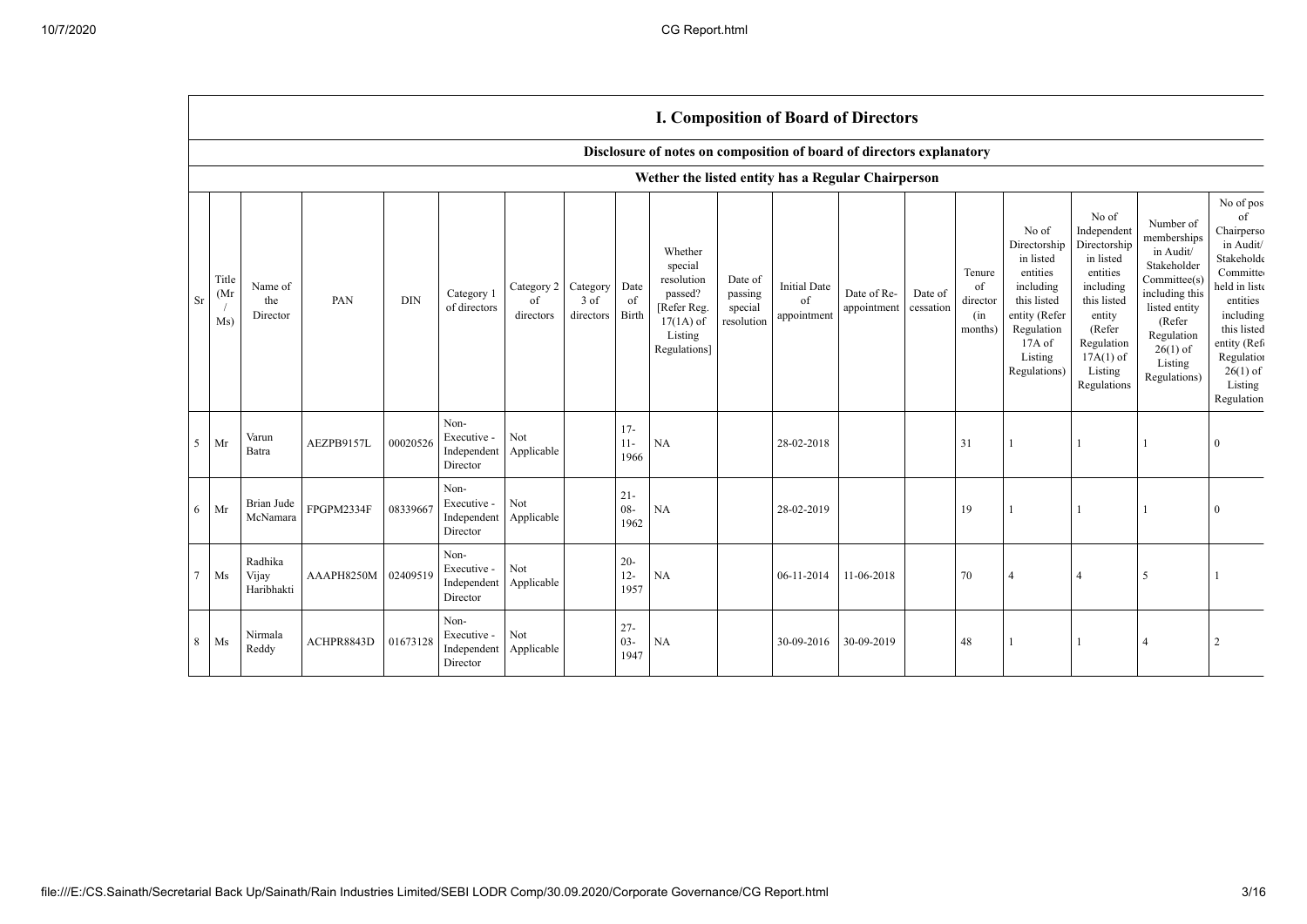|                | <b>Audit Committee Details</b>                                                                     |                              |                                         |                      |            |  |  |  |  |  |  |  |
|----------------|----------------------------------------------------------------------------------------------------|------------------------------|-----------------------------------------|----------------------|------------|--|--|--|--|--|--|--|
|                | Whether the Audit Committee has a Regular Chairperson<br>Yes                                       |                              |                                         |                      |            |  |  |  |  |  |  |  |
| Sr             | DIN.<br>Number                                                                                     | Name of Committee<br>members | Date of<br>Appointment                  | Date of<br>Cessation | Remarks    |  |  |  |  |  |  |  |
|                | 01673128                                                                                           |                              |                                         |                      |            |  |  |  |  |  |  |  |
| $\overline{2}$ | 00041002                                                                                           | Hira Lal Zutshi              | Non-Executive - Independent<br>Director | Member               | 08-05-2014 |  |  |  |  |  |  |  |
| 3              | 00020526                                                                                           | Varun Batra                  | Non-Executive - Independent<br>Director | Member               | 28-02-2018 |  |  |  |  |  |  |  |
| 4              | Non-Executive - Independent<br>Brian Jude McNamara<br>08339667<br>Member<br>28-02-2019<br>Director |                              |                                         |                      |            |  |  |  |  |  |  |  |
| 5              | 02409519                                                                                           | Radhika Vijay<br>Haribhakti  | Non-Executive - Independent<br>Director | Member               | 06-11-2014 |  |  |  |  |  |  |  |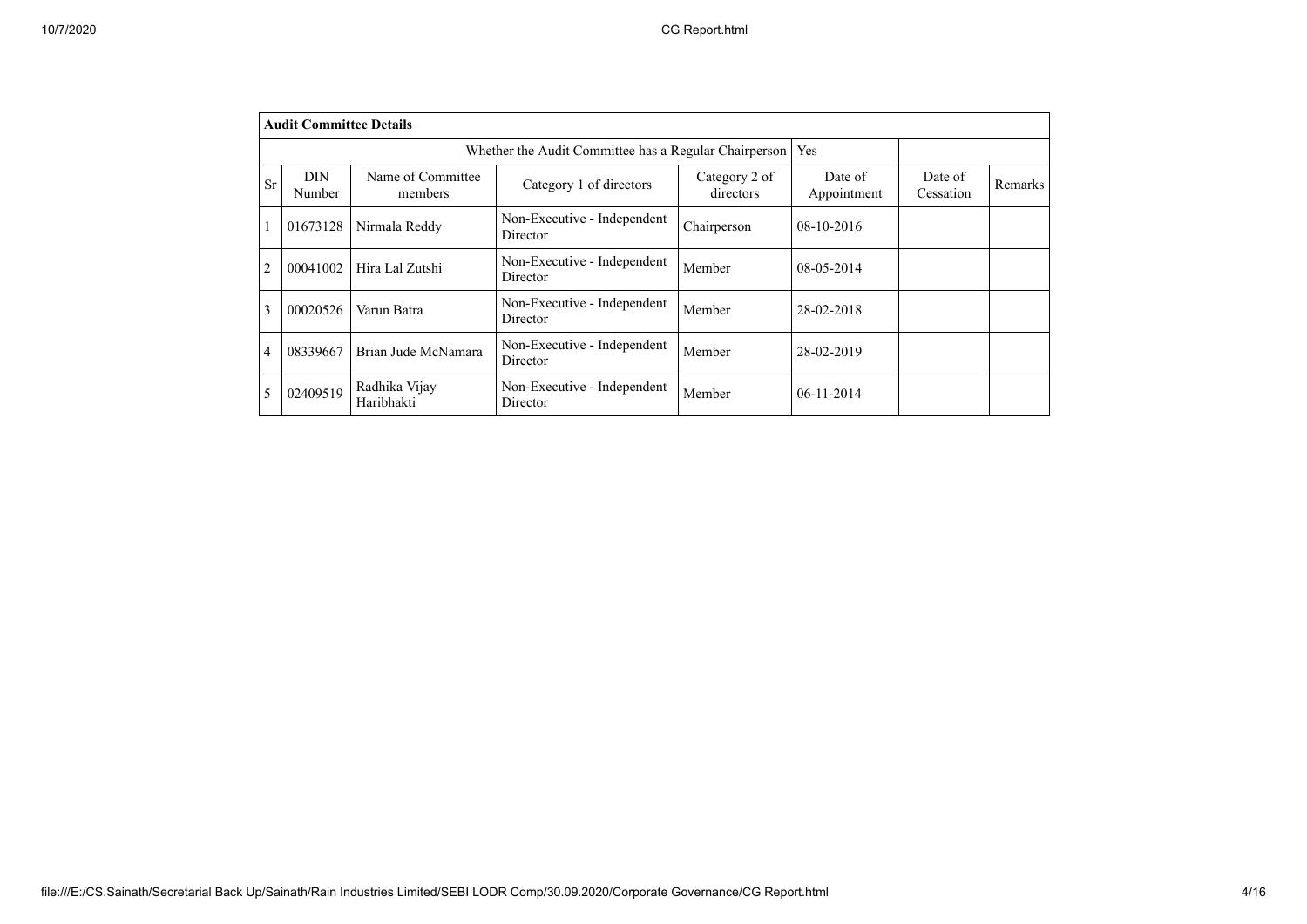|                | Nomination and remuneration committee                                                              |                      |                                         |        |            |  |  |  |  |  |  |  |
|----------------|----------------------------------------------------------------------------------------------------|----------------------|-----------------------------------------|--------|------------|--|--|--|--|--|--|--|
|                | <b>Yes</b><br>Whether the Nomination and remuneration committee has a Regular Chairperson          |                      |                                         |        |            |  |  |  |  |  |  |  |
| <b>Sr</b>      | <b>DIN</b><br>Number                                                                               | Date of<br>Cessation | Remarks                                 |        |            |  |  |  |  |  |  |  |
|                | 02409519                                                                                           |                      |                                         |        |            |  |  |  |  |  |  |  |
| 2              | 00041002                                                                                           | Hira Lal Zutshi      | Non-Executive - Independent<br>Director | Member | 08-05-2014 |  |  |  |  |  |  |  |
| 3              | 00020526                                                                                           | Varun Batra          | Non-Executive - Independent<br>Director | Member | 28-02-2018 |  |  |  |  |  |  |  |
| $\overline{4}$ | Non-Executive - Independent<br>Brian Jude McNamara<br>08339667<br>Member<br>28-02-2019<br>Director |                      |                                         |        |            |  |  |  |  |  |  |  |
| 5              | Non-Executive - Independent<br>01673128<br>Member<br>$08-10-2016$<br>Nirmala Reddy<br>Director     |                      |                                         |        |            |  |  |  |  |  |  |  |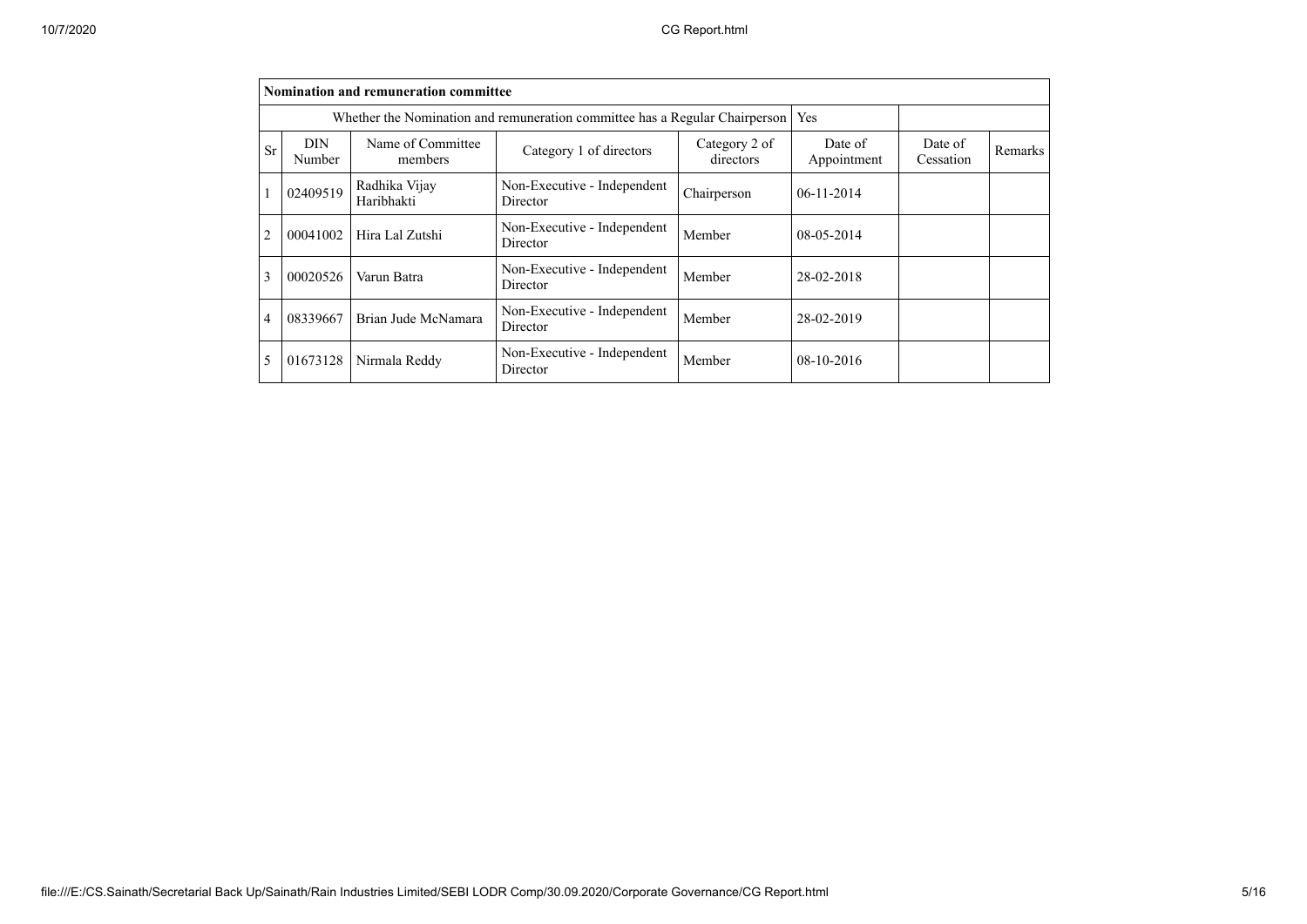|                             | <b>Stakeholders Relationship Committee</b>                                                                                                                      |                          |                                                    |             |            |  |  |  |  |  |  |  |
|-----------------------------|-----------------------------------------------------------------------------------------------------------------------------------------------------------------|--------------------------|----------------------------------------------------|-------------|------------|--|--|--|--|--|--|--|
|                             | Whether the Stakeholders Relationship Committee has a Regular Chairperson<br>Yes                                                                                |                          |                                                    |             |            |  |  |  |  |  |  |  |
| <b>Sr</b>                   | Name of Committee<br><b>DIN</b><br>Category 2 of<br>Date of<br>Date of<br>Category 1 of directors<br>directors<br>Appointment<br>Cessation<br>Number<br>members |                          |                                                    |             |            |  |  |  |  |  |  |  |
|                             | 00022383                                                                                                                                                        | N. Sujith Kumar<br>Reddy | Non-Executive - Non<br><b>Independent Director</b> | Chairperson | 28-02-2018 |  |  |  |  |  |  |  |
| $\mathcal{D}_{\mathcal{L}}$ | 00021052                                                                                                                                                        | N. Radhakrishna<br>Reddy | <b>Executive Director</b>                          | Member      | 28-02-2018 |  |  |  |  |  |  |  |
| 3                           | Jagan Mohan Reddy<br>Non-Executive - Non<br>00017633<br>Member<br>28-02-2018<br>Nellore<br><b>Independent Director</b>                                          |                          |                                                    |             |            |  |  |  |  |  |  |  |
| $\overline{4}$              | 01673128                                                                                                                                                        | Nirmala Reddy            | Non-Executive - Independent<br>Director            | Member      | 28-02-2018 |  |  |  |  |  |  |  |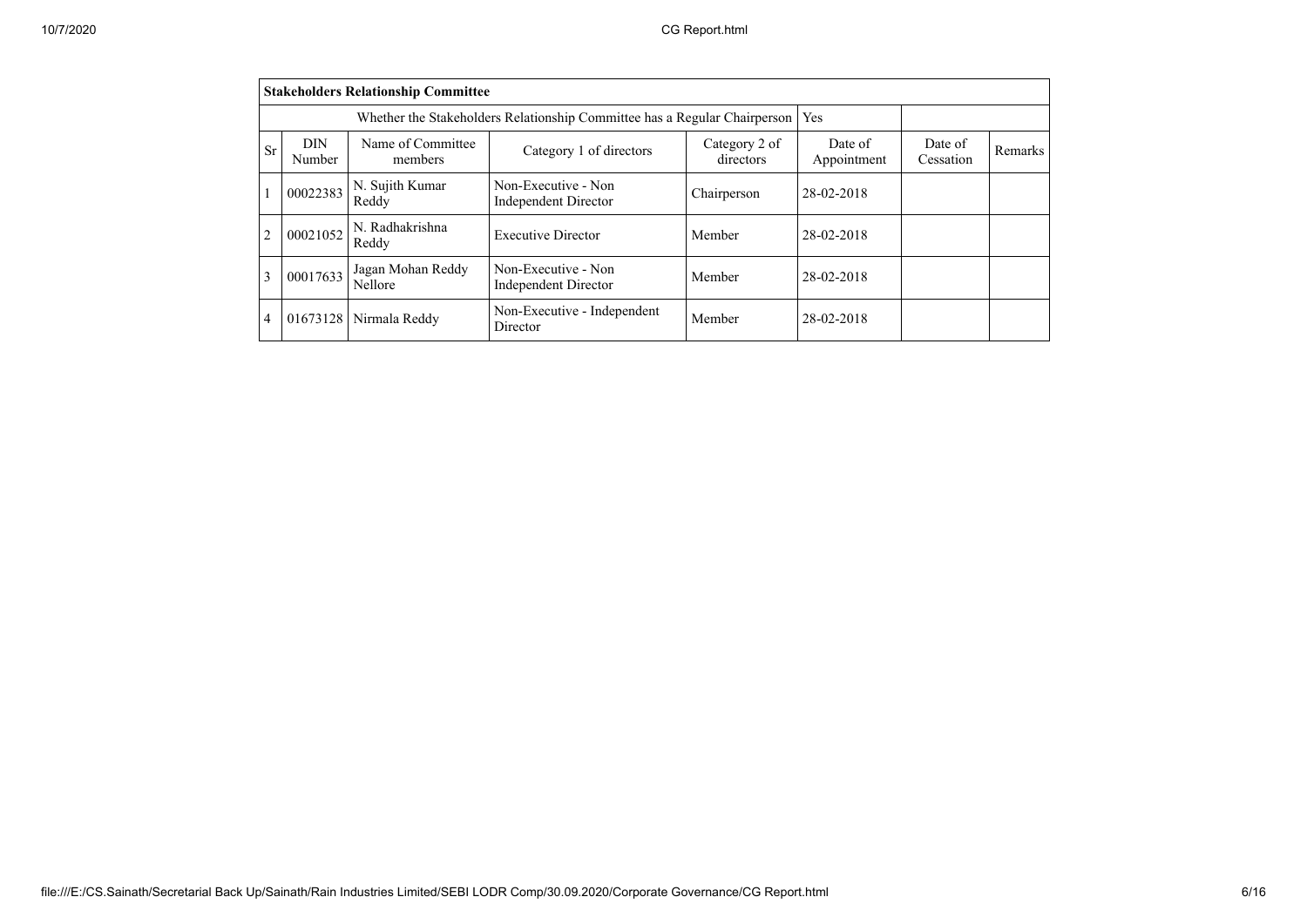|    | <b>Risk Management Committee</b>                                                                                                                                    |                                     |                                                    |             |            |  |  |  |  |  |  |
|----|---------------------------------------------------------------------------------------------------------------------------------------------------------------------|-------------------------------------|----------------------------------------------------|-------------|------------|--|--|--|--|--|--|
|    | Whether the Risk Management Committee has a Regular Chairperson<br>Yes                                                                                              |                                     |                                                    |             |            |  |  |  |  |  |  |
| Sr | Name of Committee<br>DIN<br>Category 2 of<br>Date of<br>Date of<br>Category 1 of directors<br>Remarks<br>directors<br>Appointment<br>Number<br>Cessation<br>members |                                     |                                                    |             |            |  |  |  |  |  |  |
|    | 00021052                                                                                                                                                            | N. Radhakrishna<br>Reddy            | <b>Executive Director</b>                          | Chairperson | 19-02-2016 |  |  |  |  |  |  |
| 2  | 00017633                                                                                                                                                            | Jagan Mohan Reddy<br><b>Nellore</b> | Non-Executive - Non<br><b>Independent Director</b> | Member      | 14-08-2014 |  |  |  |  |  |  |
| 3  | 00022383                                                                                                                                                            | N. Sujith Kumar<br>Reddy            | Non-Executive - Non<br><b>Independent Director</b> | Member      | 14-08-2014 |  |  |  |  |  |  |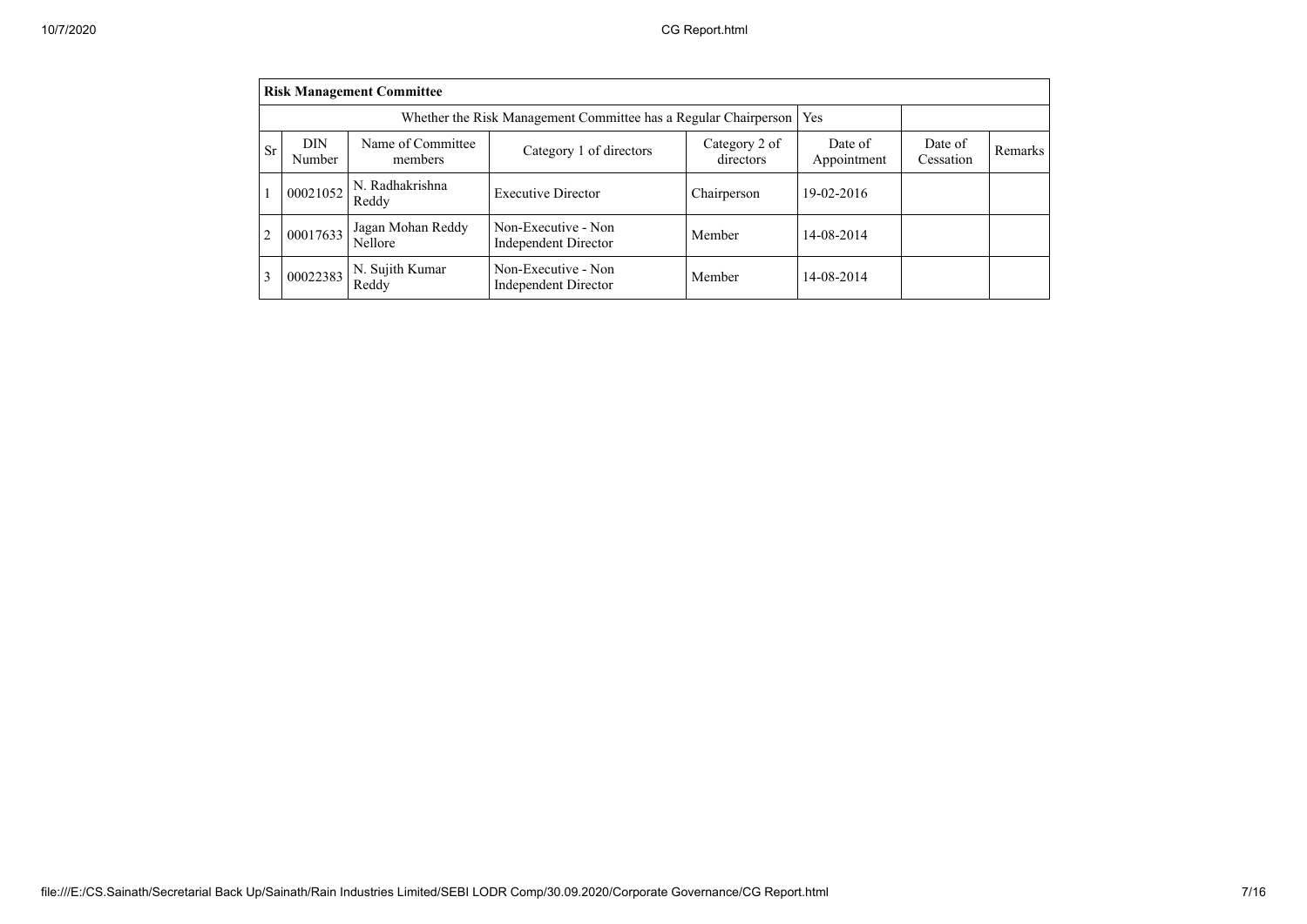|                | <b>Corporate Social Responsibility Committee</b>                                                                                                                           |                                     |                                                    |             |              |  |  |  |  |  |  |
|----------------|----------------------------------------------------------------------------------------------------------------------------------------------------------------------------|-------------------------------------|----------------------------------------------------|-------------|--------------|--|--|--|--|--|--|
|                | Whether the Corporate Social Responsibility Committee has a Regular Chairperson                                                                                            |                                     |                                                    |             |              |  |  |  |  |  |  |
| <b>Sr</b>      | Name of Committee<br><b>DIN</b><br>Category 2 of<br>Date of<br>Date of<br>Category 1 of directors<br>Remarks<br>Appointment<br>directors<br>Cessation<br>Number<br>members |                                     |                                                    |             |              |  |  |  |  |  |  |
| 1              | 00017633                                                                                                                                                                   | Jagan Mohan Reddy<br><b>Nellore</b> | Non-Executive - Non<br><b>Independent Director</b> | Chairperson | $08-05-2014$ |  |  |  |  |  |  |
| $\overline{2}$ | Non-Executive - Non<br>N. Sujith Kumar<br>00022383<br>$08-05-2014$<br>Member<br><b>Independent Director</b><br>Reddy                                                       |                                     |                                                    |             |              |  |  |  |  |  |  |
| 3              |                                                                                                                                                                            | 01673128 Nirmala Reddy              | Non-Executive - Independent<br>Director            | Member      | $08-10-2016$ |  |  |  |  |  |  |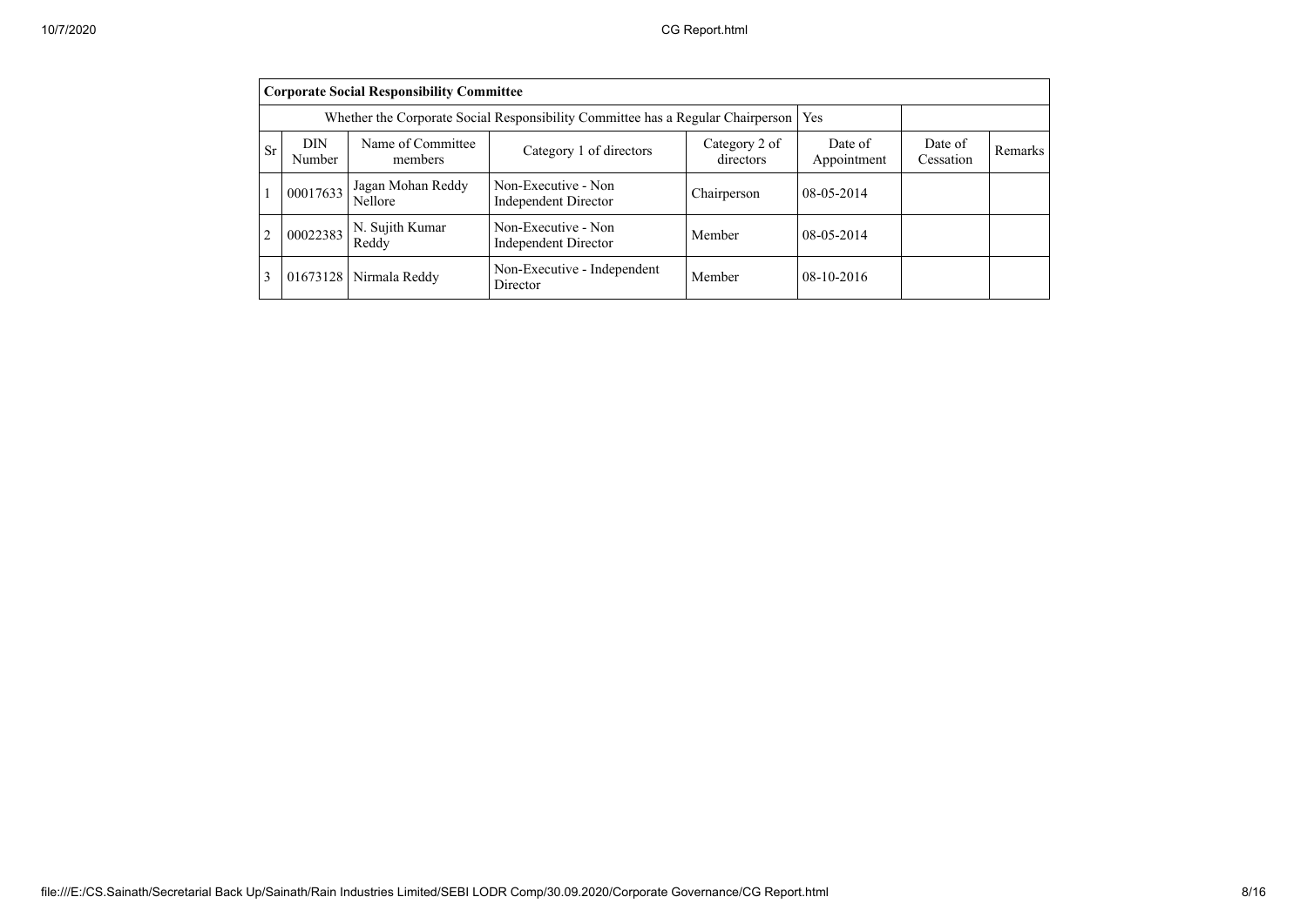| <b>Other Committee</b> |                                                                                                                                     |  |  |
|------------------------|-------------------------------------------------------------------------------------------------------------------------------------|--|--|
|                        | Sr   DIN Number   Name of Committee members   Name of other committee   Category 1 of directors   Category 2 of directors   Remarks |  |  |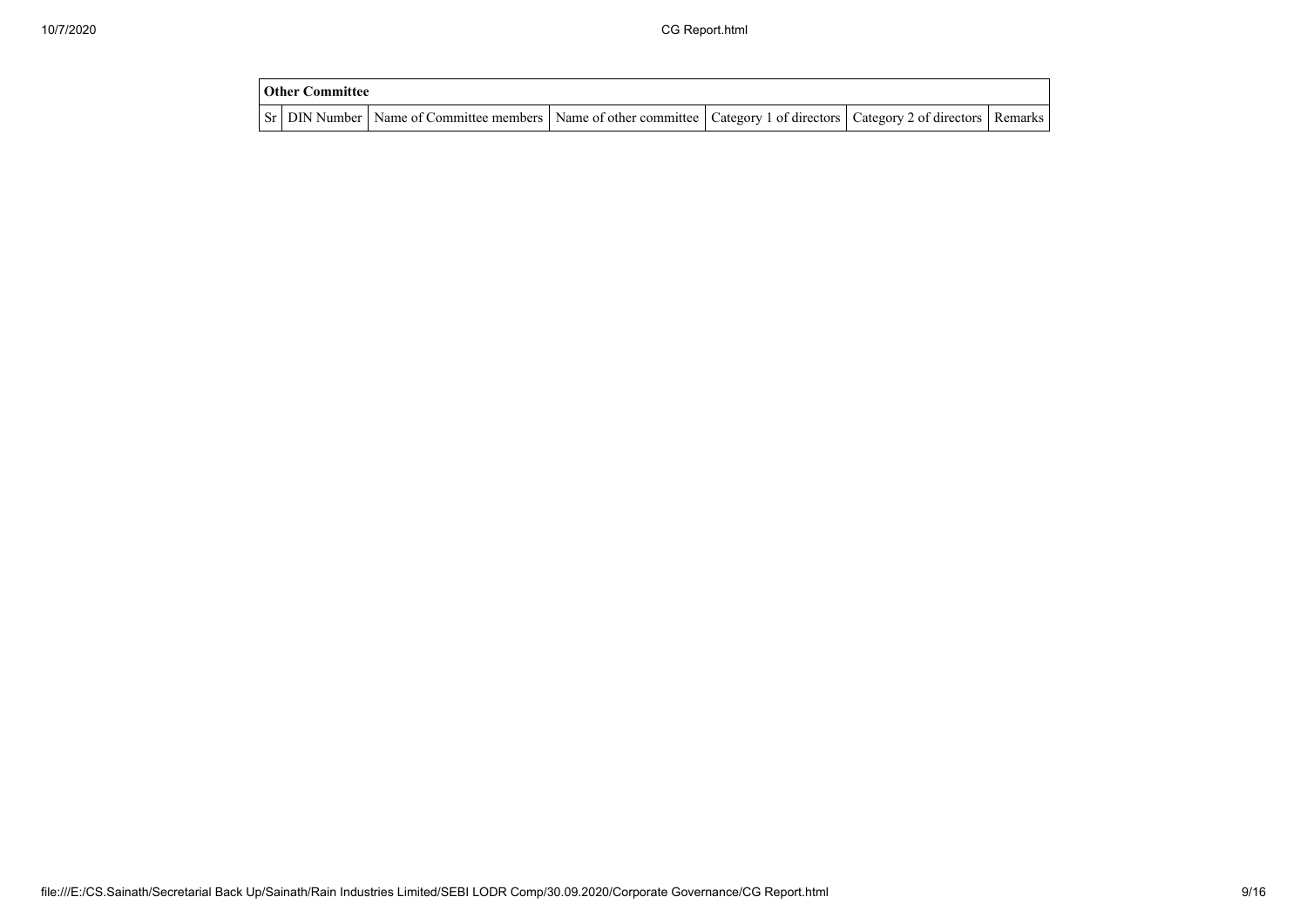|            | <b>Annexure 1</b>                                             |                                                               |                                                                   |                                       |                                                     |                                      |                                                           |  |  |  |  |
|------------|---------------------------------------------------------------|---------------------------------------------------------------|-------------------------------------------------------------------|---------------------------------------|-----------------------------------------------------|--------------------------------------|-----------------------------------------------------------|--|--|--|--|
|            | <b>Annexure 1</b>                                             |                                                               |                                                                   |                                       |                                                     |                                      |                                                           |  |  |  |  |
|            | <b>III. Meeting of Board of Directors</b>                     |                                                               |                                                                   |                                       |                                                     |                                      |                                                           |  |  |  |  |
|            | Disclosure of notes on meeting of board of                    | directors explanatory                                         |                                                                   |                                       |                                                     |                                      |                                                           |  |  |  |  |
| <b>Sr</b>  | $Date(s)$ of meeting<br>$(if any)$ in the<br>previous quarter | $Date(s)$ of<br>meeting (if any)<br>in the current<br>quarter | Maximum gap between<br>any two consecutive (in<br>number of days) | Notes for<br>not<br>providing<br>Date | Whether<br>requirement of<br>Quorum met<br>(Yes/No) | Number of<br>Directors<br>$present*$ | No. of Independent<br>Directors attending<br>the meeting* |  |  |  |  |
|            | 28-05-2020                                                    |                                                               |                                                                   |                                       | Yes                                                 | 8                                    |                                                           |  |  |  |  |
| $\sqrt{2}$ |                                                               | 30-07-2020                                                    | 62                                                                |                                       | Yes                                                 | 8                                    |                                                           |  |  |  |  |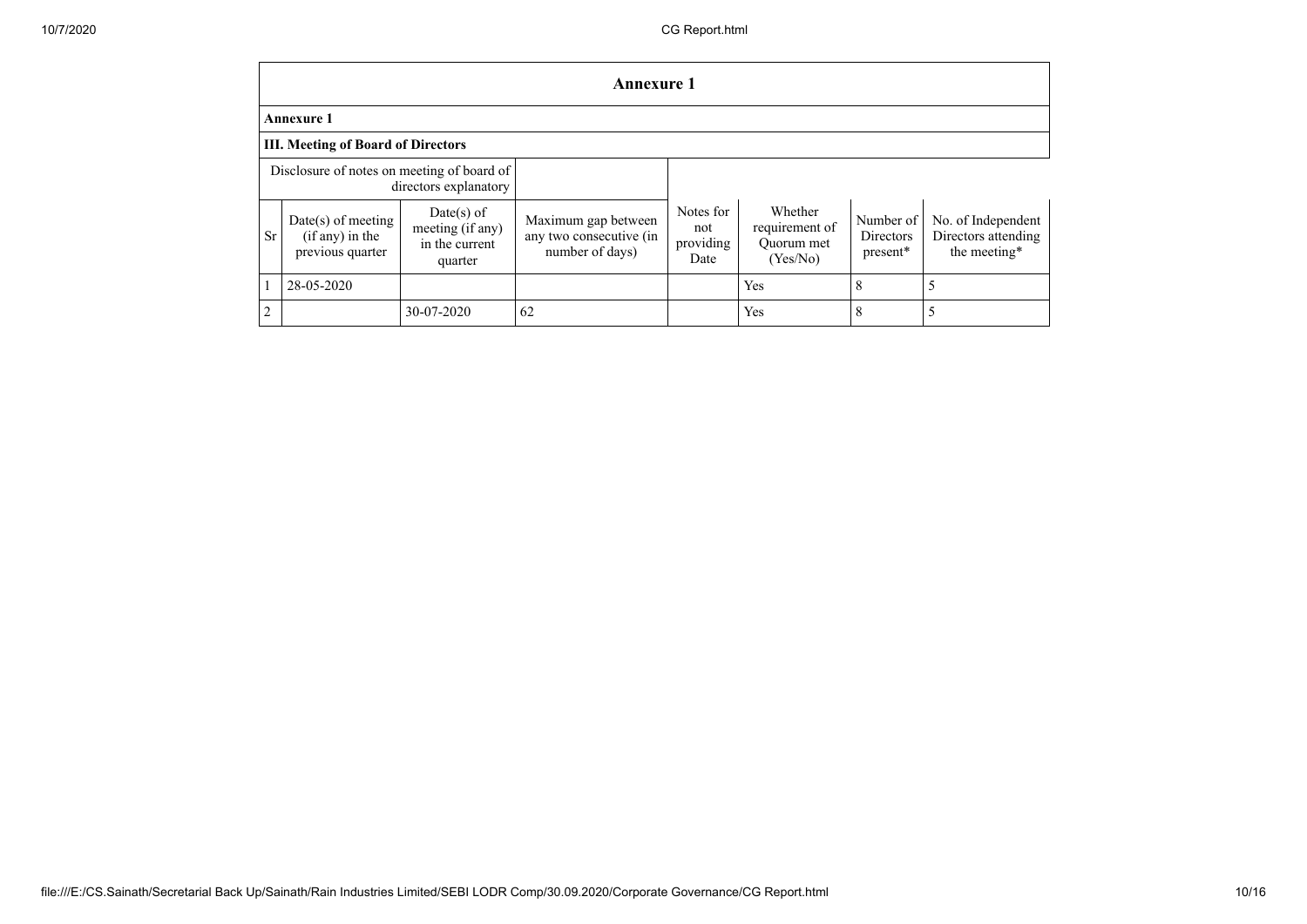|                | <b>Annexure 1</b>                                        |                                                                                                         |                                                                      |                               |                                       |                                                       |                                       |                                                                        |
|----------------|----------------------------------------------------------|---------------------------------------------------------------------------------------------------------|----------------------------------------------------------------------|-------------------------------|---------------------------------------|-------------------------------------------------------|---------------------------------------|------------------------------------------------------------------------|
|                | <b>IV. Meeting of Committees</b>                         |                                                                                                         |                                                                      |                               |                                       |                                                       |                                       |                                                                        |
|                | Disclosure of notes on meeting of committees explanatory |                                                                                                         |                                                                      |                               |                                       |                                                       |                                       |                                                                        |
| Sr             | Name of<br>Committee                                     | $Date(s)$ of meeting (Enter dates<br>of Previous quarter and Current<br>quarter in chronological order) | Maximum gap<br>between any two<br>consecutive (in<br>number of days) | Name of<br>other<br>committee | Reson for<br>not<br>providing<br>date | Whether<br>requirement<br>of Quorum<br>$met$ (Yes/No) | Number<br>of<br>Directors<br>present* | No. of<br>Independent<br><b>Directors</b><br>attending the<br>meeting* |
|                | Audit<br>Committee                                       | 28-05-2020                                                                                              |                                                                      |                               |                                       | Yes                                                   | 5                                     | 5                                                                      |
| $\overline{2}$ | Audit<br>Committee                                       | 30-07-2020                                                                                              | 62                                                                   |                               |                                       | Yes                                                   | 5                                     | 5                                                                      |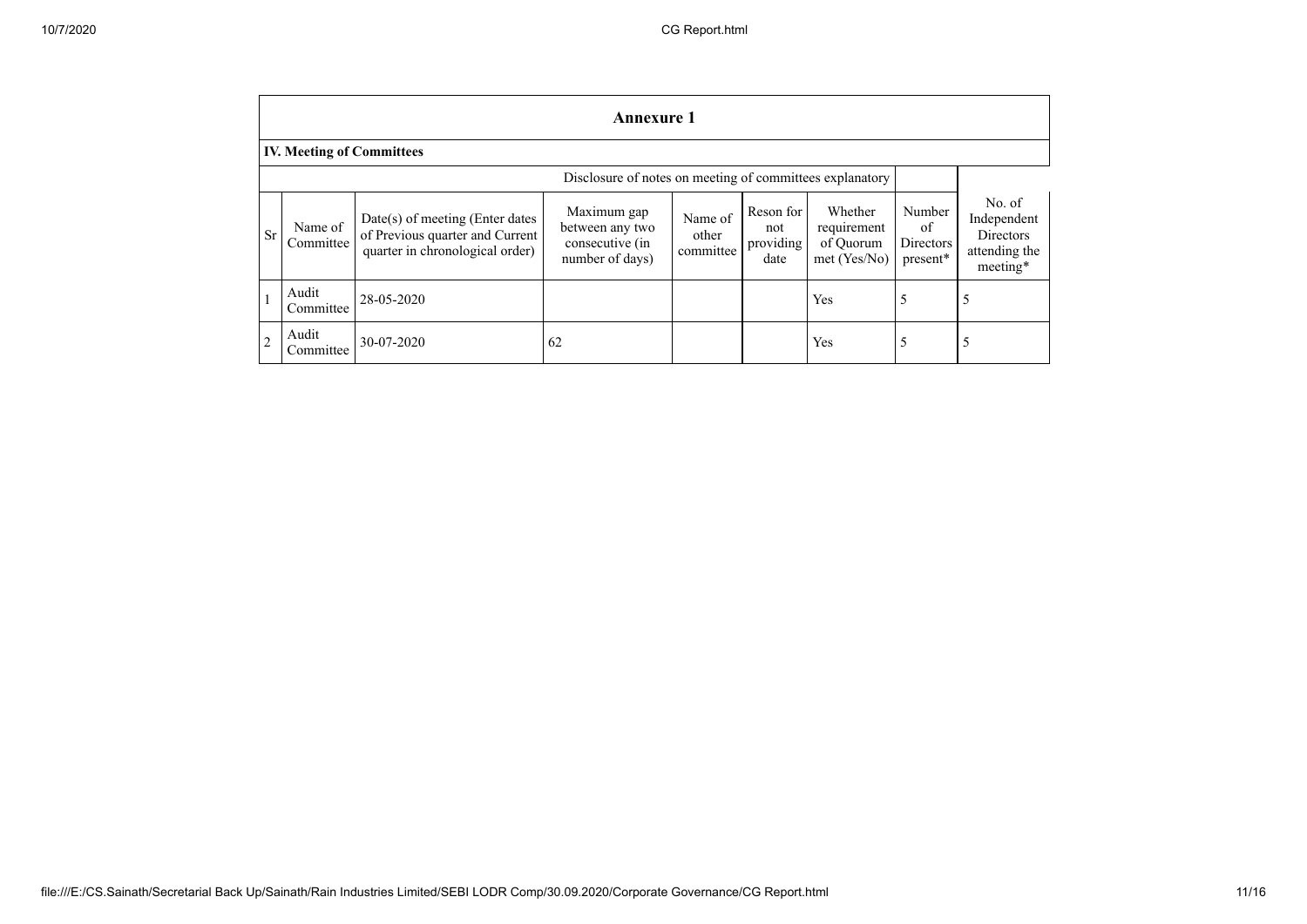|                               | Annexure 1                                                                                                |                                  |                                                                    |  |  |
|-------------------------------|-----------------------------------------------------------------------------------------------------------|----------------------------------|--------------------------------------------------------------------|--|--|
| V. Related Party Transactions |                                                                                                           |                                  |                                                                    |  |  |
|                               | Subject                                                                                                   | Compliance status<br>(Yes/No/NA) | If status is "No" details of non-<br>compliance may be given here. |  |  |
|                               | Whether prior approval of audit committee obtained                                                        | <b>Yes</b>                       |                                                                    |  |  |
|                               | Whether shareholder approval obtained for material RPT                                                    | NA                               |                                                                    |  |  |
|                               | Whether details of RPT entered into pursuant to omnibus approval<br>have been reviewed by Audit Committee | NA                               |                                                                    |  |  |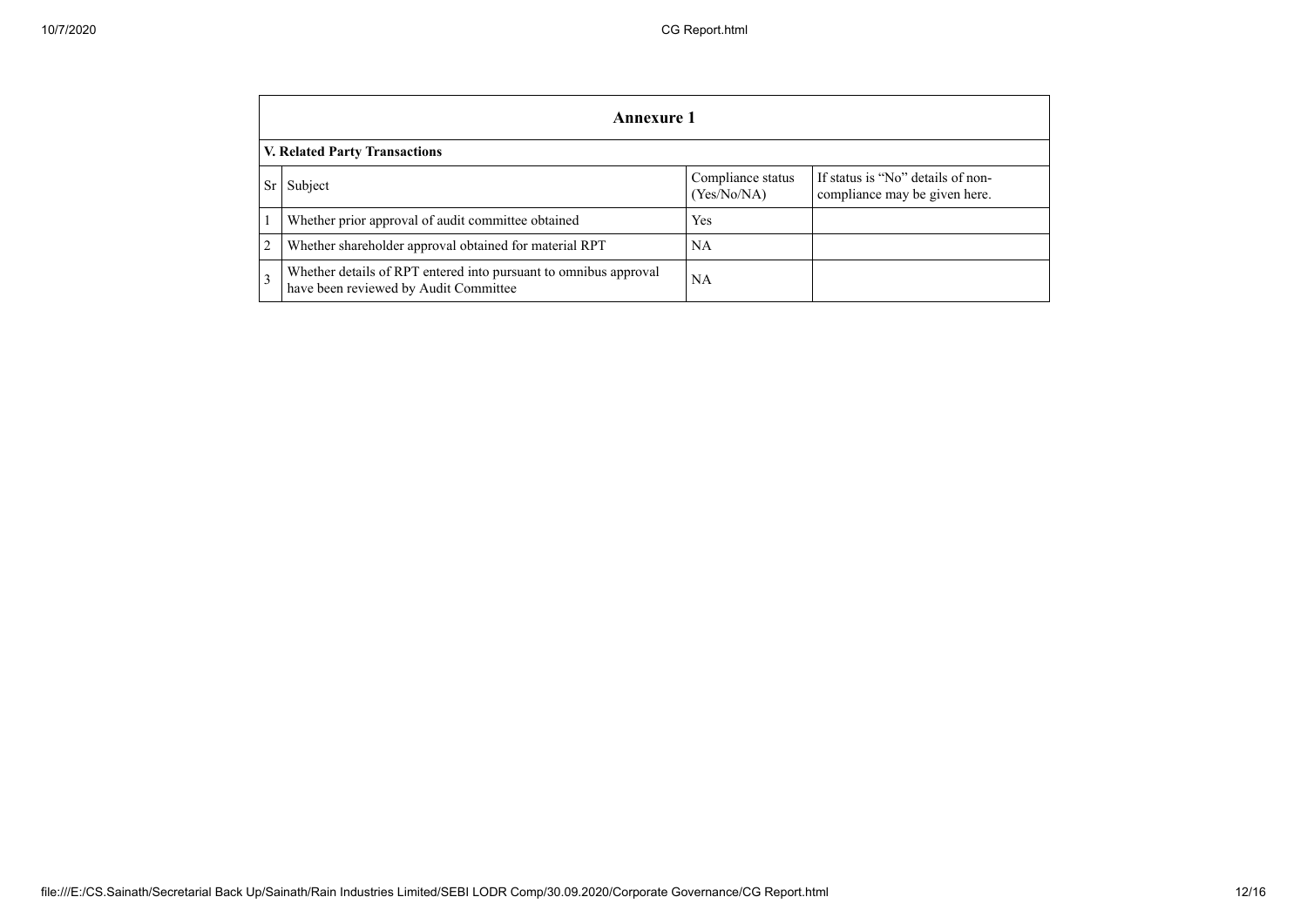| Annexure 1     |                                                                                                                                                                                                                 |                               |  |  |  |
|----------------|-----------------------------------------------------------------------------------------------------------------------------------------------------------------------------------------------------------------|-------------------------------|--|--|--|
|                | <b>VI.</b> Affirmations                                                                                                                                                                                         |                               |  |  |  |
| Sr             | Subject                                                                                                                                                                                                         | Compliance<br>status (Yes/No) |  |  |  |
|                | The composition of Board of Directors is in terms of SEBI (Listing obligations and disclosure requirements)<br>Regulations, 2015                                                                                | Yes                           |  |  |  |
| $\overline{2}$ | The composition of the following committees is in terms of SEBI(Listing obligations and disclosure requirements)<br>Regulations, 2015 a. Audit Committee                                                        | Yes                           |  |  |  |
| 3              | The composition of the following committees is in terms of SEBI(Listing obligations and disclosure requirements)<br>Regulations, 2015. b. Nomination & remuneration committee                                   | Yes                           |  |  |  |
| $\overline{4}$ | The composition of the following committees is in terms of SEBI(Listing obligations and disclosure requirements)<br>Regulations, 2015. c. Stakeholders relationship committee                                   | Yes                           |  |  |  |
| 5              | The composition of the following committees is in terms of SEBI(Listing obligations and disclosure requirements)<br>Regulations, 2015. d. Risk management committee (applicable to the top 500 listed entities) | Yes                           |  |  |  |
| 6              | The committee members have been made aware of their powers, role and responsibilities as specified in SEBI<br>(Listing obligations and disclosure requirements) Regulations, 2015.                              | Yes                           |  |  |  |
| $\overline{7}$ | The meetings of the board of directors and the above committees have been conducted in the manner as specified in<br>SEBI (Listing obligations and disclosure requirements) Regulations, 2015.                  | Yes                           |  |  |  |
| 8              | This report and/or the report submitted in the previous quarter has been placed before Board of Directors.                                                                                                      | Yes                           |  |  |  |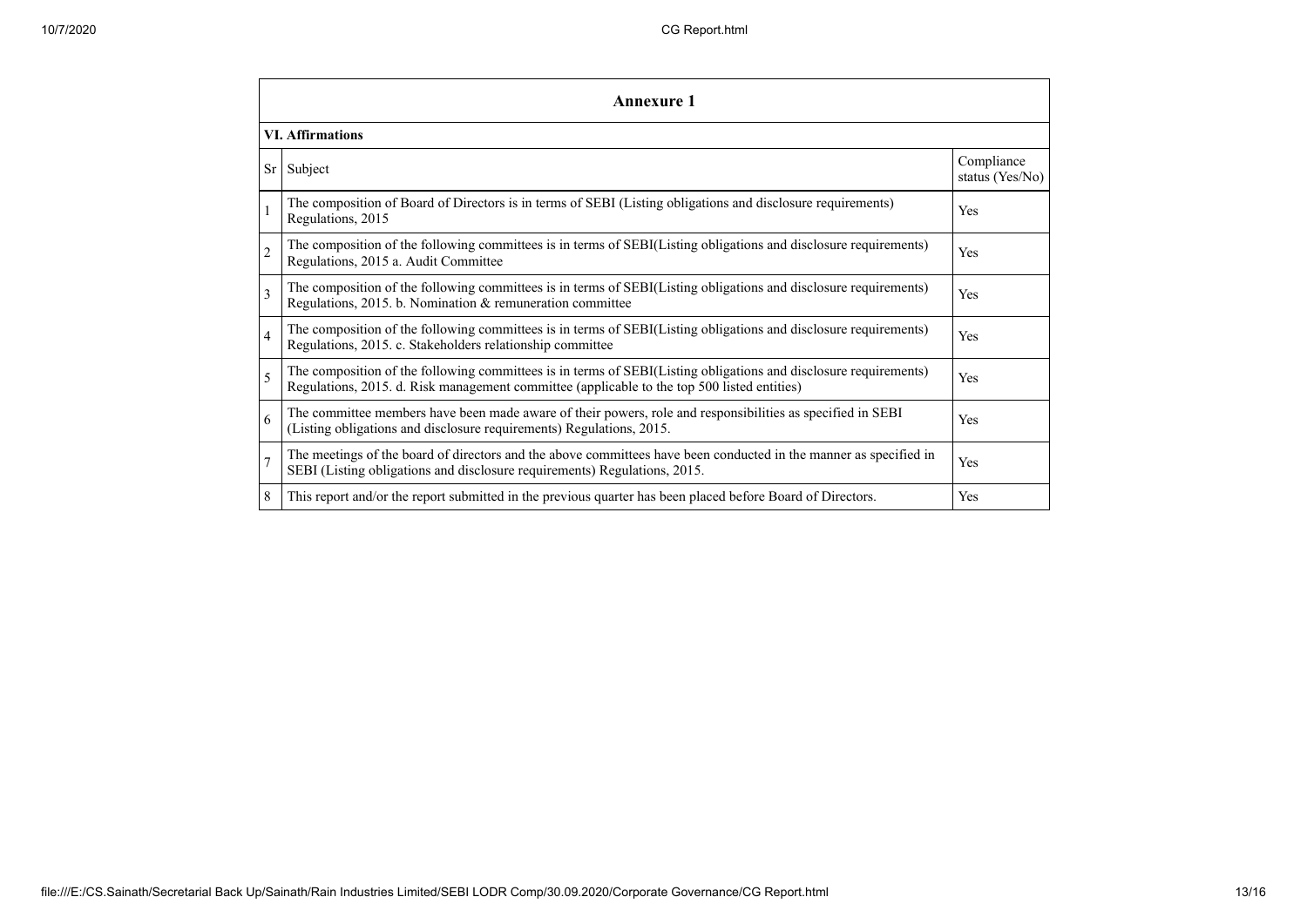| <b>Annexure 1</b> |                   |                                          |
|-------------------|-------------------|------------------------------------------|
| - Sr              | Subject           | Compliance status                        |
|                   | Name of signatory | S VENKAT RAMANA REDDY                    |
|                   | Designation       | Company Secretary and Compliance Officer |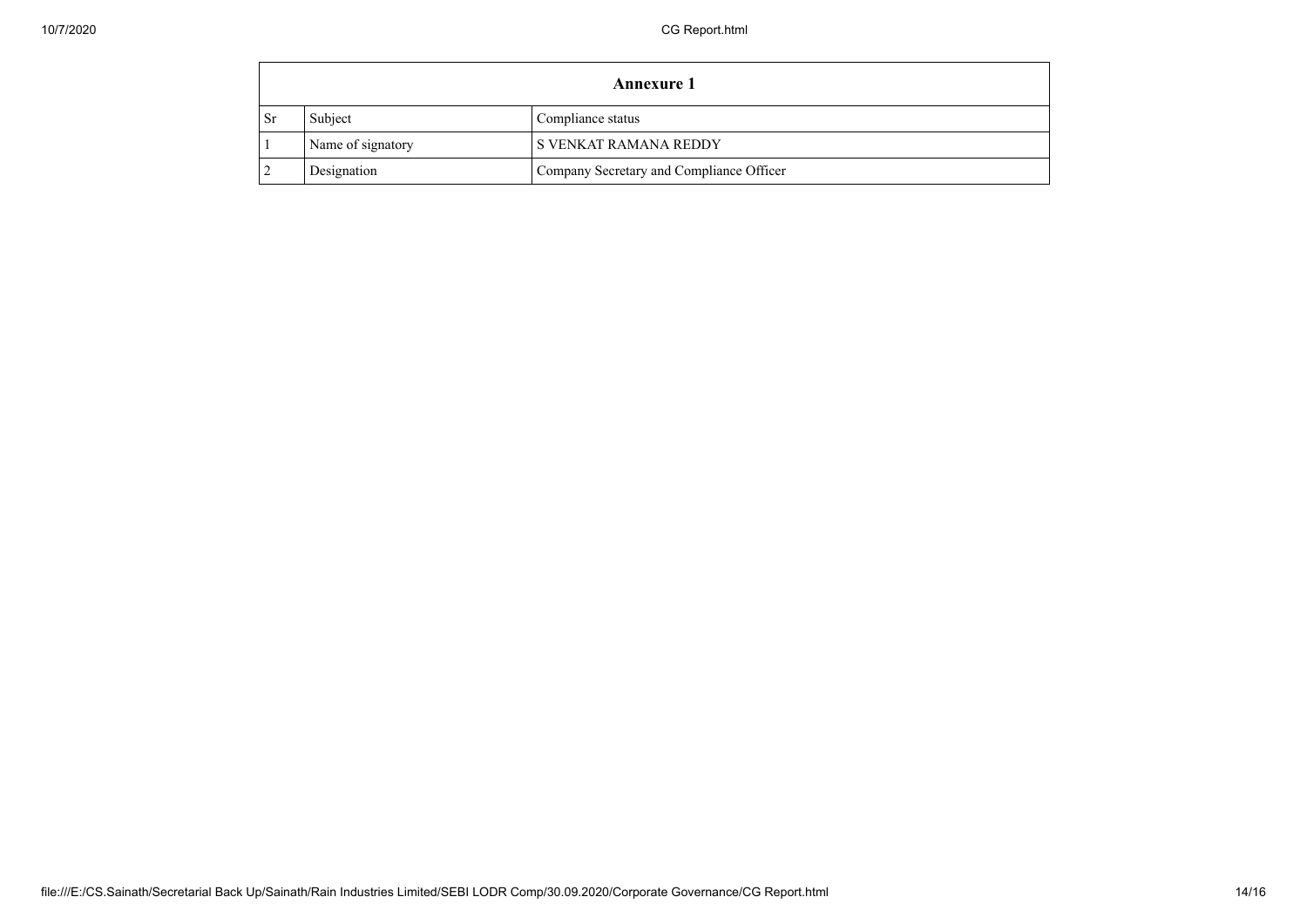| <b>Signatory Details</b> |                                          |  |
|--------------------------|------------------------------------------|--|
| Name of signatory        | <b>S VENKAT RAMANA REDDY</b>             |  |
| Designation of person    | Company Secretary and Compliance Officer |  |
| Place                    | Hyderabad                                |  |
| Date                     |                                          |  |